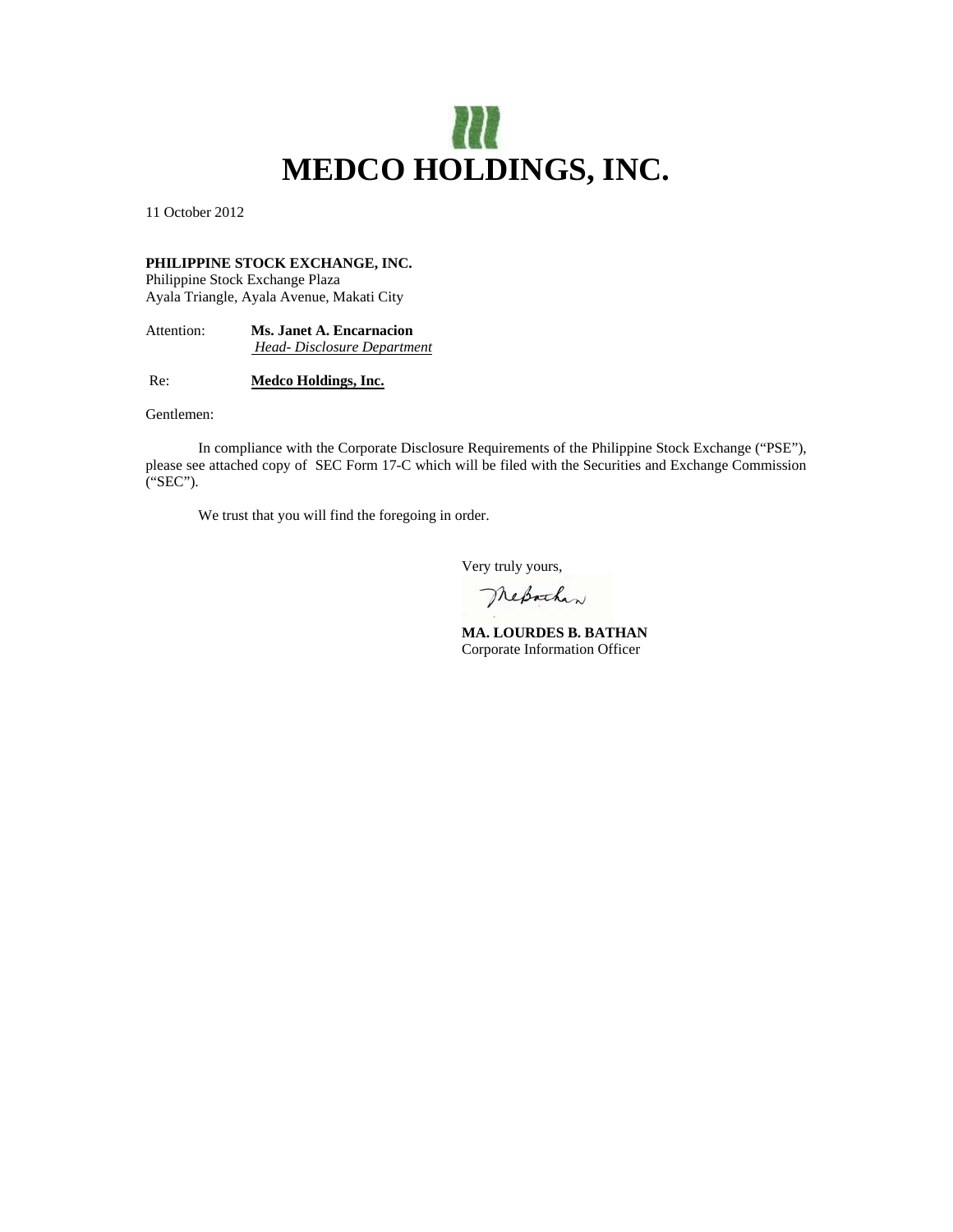# **COVER SHEET**

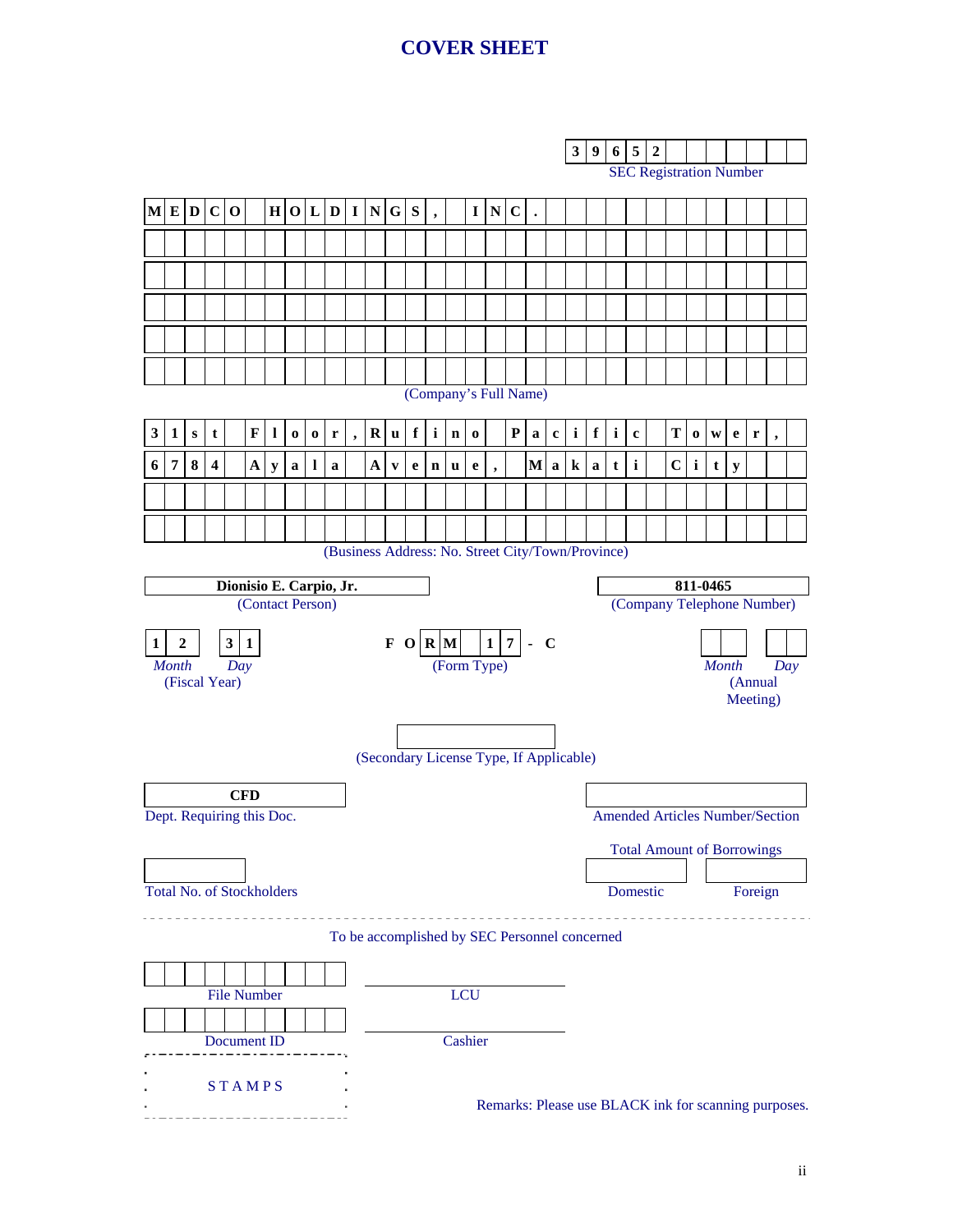#### **SECURITIES AND EXCHANGE COMMISSION**

# **SEC FORM 17-C**

# **CURRENT REPORT UNDER SECTION 17 OF THE SECURITIES REGULATION CODE AND SRC RULE 17.2(c) THEREUNDER**

#### 1. 11 October 2012

Date of Report (Date of earliest event reported)

2. SEC Identification Number 39652 3. BIR Tax Identification No. 004-844-938

### 4. **Medco Holdings, Inc.** Exact name of issuer as specified in its charter

5. Metro Manila, Philippines 6. (SEC Use Only)

Province, country or other jurisdiction of incorporation

- 7. 31<sup>st</sup> Floor, Rufino Pacific Tower 6784 Ayala Avenue, Makati City 1229 Address of principal office Postal Code Postal Code
- 8. (632) 811-0465 to 67 Issuer's telephone number, including area code
- 9. **N/A**

Former name or former address, if changed since last report

10. Securities registered pursuant to Sections 8 and 12 of the SRC or Sections 4 and 8 of the RSA

| Title of Each Class | Number of Shares of Common Stock Outstanding     |
|---------------------|--------------------------------------------------|
|                     |                                                  |
| <b>COMMON STOCK</b> | $700,000,000$ shares (P1.00 par value per share) |

Industry Classification Code:

11. Indicate the item numbers reported herein:

Item 9: Other Events

Pursuant to SEC Memorandum Circular No. 4, Series of 2012 on Guidelines for the Assessment of the Performance of Audit Committees of Companies Listed on the Exchange (the "Guidelines"), Medco Holdings, Inc. ("MED") hereby submits the following disclosure:

The Board of Directors of MED has approved today the Charter of its Audit Committee and the latter has promulgated and adopted the same. MED has not yet conducted an annual assessment of its performance based on the guidelines. The Audit Committee will undertake an assessment of its performance before the year-end.